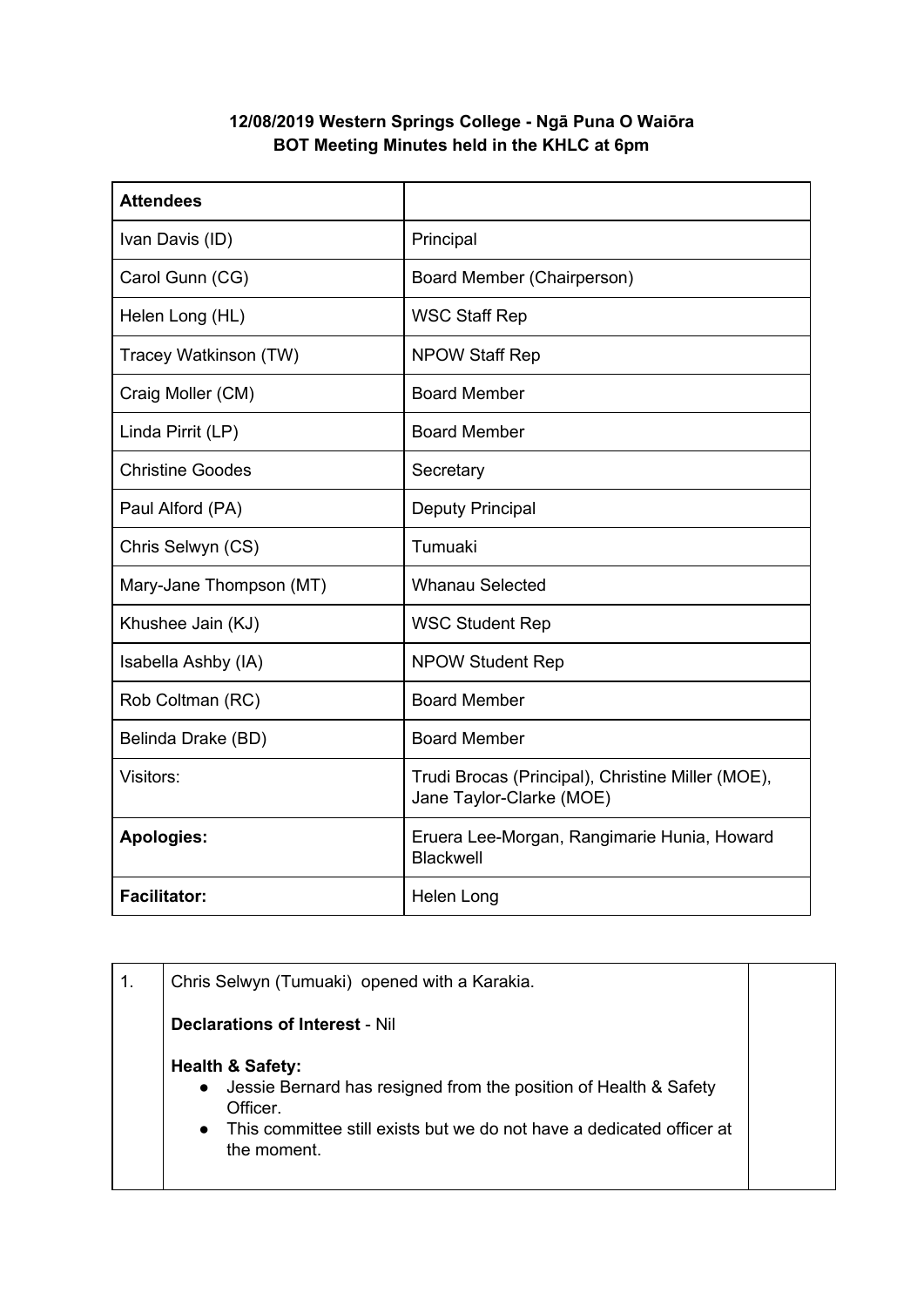| 2. | <b>CASS Presentation:</b><br>Christine Miller, Trudi Brocas and Jayne Taylor-Clarke were here to<br>$\bullet$<br>support the inclusion of CASS into the next phase of our site<br>development.<br>CM started the presentation noting the Ministry was exploring the<br>$\bullet$<br>concept of a satellite special school at this school.<br>CM oversees day and residential schools of this nature.<br>$\bullet$<br>As the city grows so does the population of students with needs.<br>$\bullet$<br>Demand is currently outstripping the supply of facilities.<br>$\bullet$<br>The students she was talking about were ORRS verified. These<br>$\bullet$<br>make up 1% of students and they can stay at school until they are<br>21.<br>The Carlson School for Cerebral Palsy and Sunnybrae Special<br>$\bullet$<br>School have been merged into one.<br>WSC is in a position to nicely compliment a new school to be called<br>$\bullet$<br>Central Auckland Special School.<br>This school would be working with students closer to the CBD.<br>$\bullet$<br>The students concerned would be enrolled at the special school but<br>$\bullet$<br>would attend our school.<br>CM tabled some information on the property side of things.<br>$\bullet$<br>There would be a property occupancy document which would be a<br>$\bullet$<br>variation to our property occupancy.<br>This school would be classed as a legitimate space on property. It<br>$\bullet$<br>would be there through changes of boards and principals. The<br>classrooms are safeguarded for the special school.<br>CM tabled documents which pointed out where satelite schools are<br>$\bullet$<br>in Auckland.<br>ID commented that our learning support staff are positive about the<br>idea<br>This concept works best if there is a shared vision and this is done<br>at a teacher level.<br>TB noted that ORRS funding is on the Ministry website.<br>We would receive property funding for this operational cost.<br>The average class size would be 8 students.<br>$\bullet$<br>Generally this school would not have much to do with the<br>$\bullet$<br>governance of the host school.<br>It would align itself with our school's Health and Safety Policy.<br>Any other questions to be directed to Jayne Taylor-Clarke.<br>Christine & Trudi left the meeting at 7pm. |  |
|----|---------------------------------------------------------------------------------------------------------------------------------------------------------------------------------------------------------------------------------------------------------------------------------------------------------------------------------------------------------------------------------------------------------------------------------------------------------------------------------------------------------------------------------------------------------------------------------------------------------------------------------------------------------------------------------------------------------------------------------------------------------------------------------------------------------------------------------------------------------------------------------------------------------------------------------------------------------------------------------------------------------------------------------------------------------------------------------------------------------------------------------------------------------------------------------------------------------------------------------------------------------------------------------------------------------------------------------------------------------------------------------------------------------------------------------------------------------------------------------------------------------------------------------------------------------------------------------------------------------------------------------------------------------------------------------------------------------------------------------------------------------------------------------------------------------------------------------------------------------------------------------------------------------------------------------------------------------------------------------------------------------------------------------------------------------------------------------------------------------------------------------------------------------------------------------------------------------------------------------------------------------------------------------------------------------------------------------------------------------|--|
| 3. | Update on next phase of development:<br>JT-C from the Ministry talked about the roll-growth development.<br>MoE is currently considering bulk and location concepts.<br>$\bullet$<br>At our next board meeting there will be more to tell us.<br>$\bullet$<br>MoE has approval to go ahead with 17 classroom roll-growth<br>$\bullet$<br>spaces.<br>The Minister would like to make an announcement later this year.<br>$\bullet$<br>MoE is also looking at spaces that had been planned for<br>$\bullet$<br>development under the current project but have been deferred:                                                                                                                                                                                                                                                                                                                                                                                                                                                                                                                                                                                                                                                                                                                                                                                                                                                                                                                                                                                                                                                                                                                                                                                                                                                                                                                                                                                                                                                                                                                                                                                                                                                                                                                                                                              |  |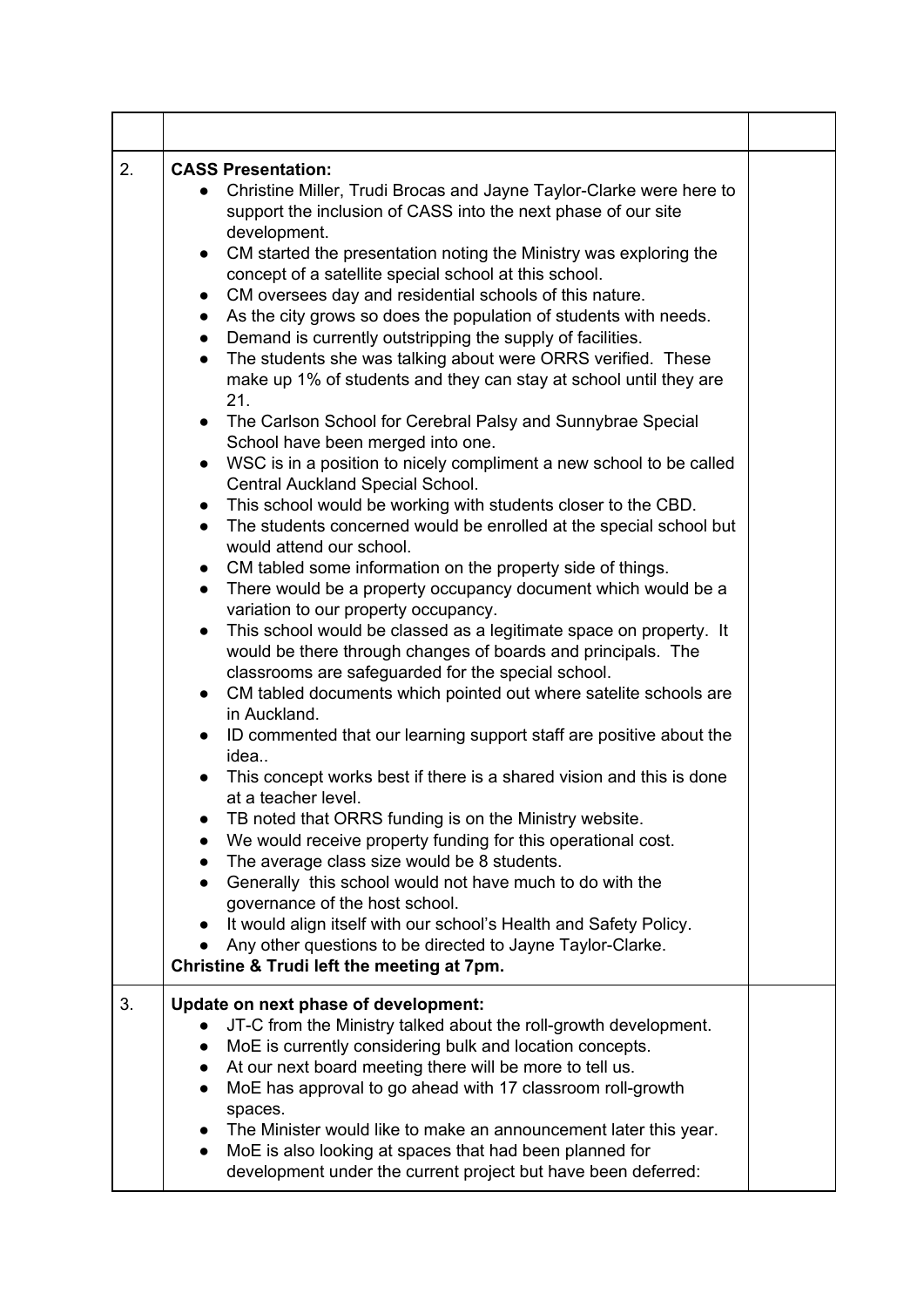|    | Admin, Staffroom spaces, Dance and Drama studios and TAPAC.<br>Hopefully by the next board meeting we will have some more<br>certainty.<br>Jayne Taylor-Clarke left the meeting 7.25pm                                                                                                                                                                                                                                                                                                                                                                                                                                                                                                                                                                                                            |                  |
|----|---------------------------------------------------------------------------------------------------------------------------------------------------------------------------------------------------------------------------------------------------------------------------------------------------------------------------------------------------------------------------------------------------------------------------------------------------------------------------------------------------------------------------------------------------------------------------------------------------------------------------------------------------------------------------------------------------------------------------------------------------------------------------------------------------|------------------|
| 4. | <b>Gym Update:</b><br>A sub-committee has been formed.<br>Visitors Solutions work for the council and they have been drafting a<br>business case.<br>They are recommending building two additional gyms and two<br>$\bullet$<br>outdoor covered courts.<br>It is assumed that MoE will become the owner of the new complex.<br>$\bullet$<br>There are three options for managing the facility.<br>$\bullet$<br>There is a question about ongoing funding.<br>Council has got the funding to undertake the building on our site.<br>A special meeting to be held on 9 September at 6pm to discuss this.<br>Agreed by consensus.<br>Brendan and Sports Departments to be at this meeting.<br>Pete and Oliver to provide a brief before this meeting of what they<br>$\bullet$<br>would like to see. | action           |
|    | 7.45pm: Dinner Break                                                                                                                                                                                                                                                                                                                                                                                                                                                                                                                                                                                                                                                                                                                                                                              |                  |
| 5. | <b>Finance:</b><br>Papers taken as read.                                                                                                                                                                                                                                                                                                                                                                                                                                                                                                                                                                                                                                                                                                                                                          |                  |
| 6. | <b>Staff Input Into Making the Move:</b><br>DS would like to acknowledge the work of Tracey Watkinson,<br>Selwyn Watford and Richard Taylor for going above and beyond<br>their duty in relation to the shift into the KHCL.<br>• Very long days have been put in and a card and acknowledgement<br>from the board is warranted.<br>The Board acknowledges this dedication and delegates to Ivan to do<br>this in an appropriate way. Agreed by consensus.                                                                                                                                                                                                                                                                                                                                        | action           |
| 7. | <b>Update on the NZSTA Conference:</b><br>Belinda attended the Conference in Dunedin during the holidays.<br>One area that she was particularly interested in was Student<br>$\bullet$<br>Behaviour Management. This is a committee that formerly has<br>been called Discipline.<br>She discussed ideas on how our practice can be improved.<br>$\bullet$<br>We need to continue with our School Docs work.<br>$\bullet$<br>Belinda to forward her information to Rob and Tracey.<br>$\bullet$<br>Tracey to send Christine the link to the Restraints Policy.<br>$\bullet$<br>Tracey and Rob to look at this and bring back in a couple of<br>meetings' time.                                                                                                                                     | action<br>action |
| 8. | Workplan:<br>Carol signalled that there are things we need to be doing/thinking<br>of. She went through the tabled plan.<br>Carol to send a revised committee structure for trustees to                                                                                                                                                                                                                                                                                                                                                                                                                                                                                                                                                                                                           | action           |